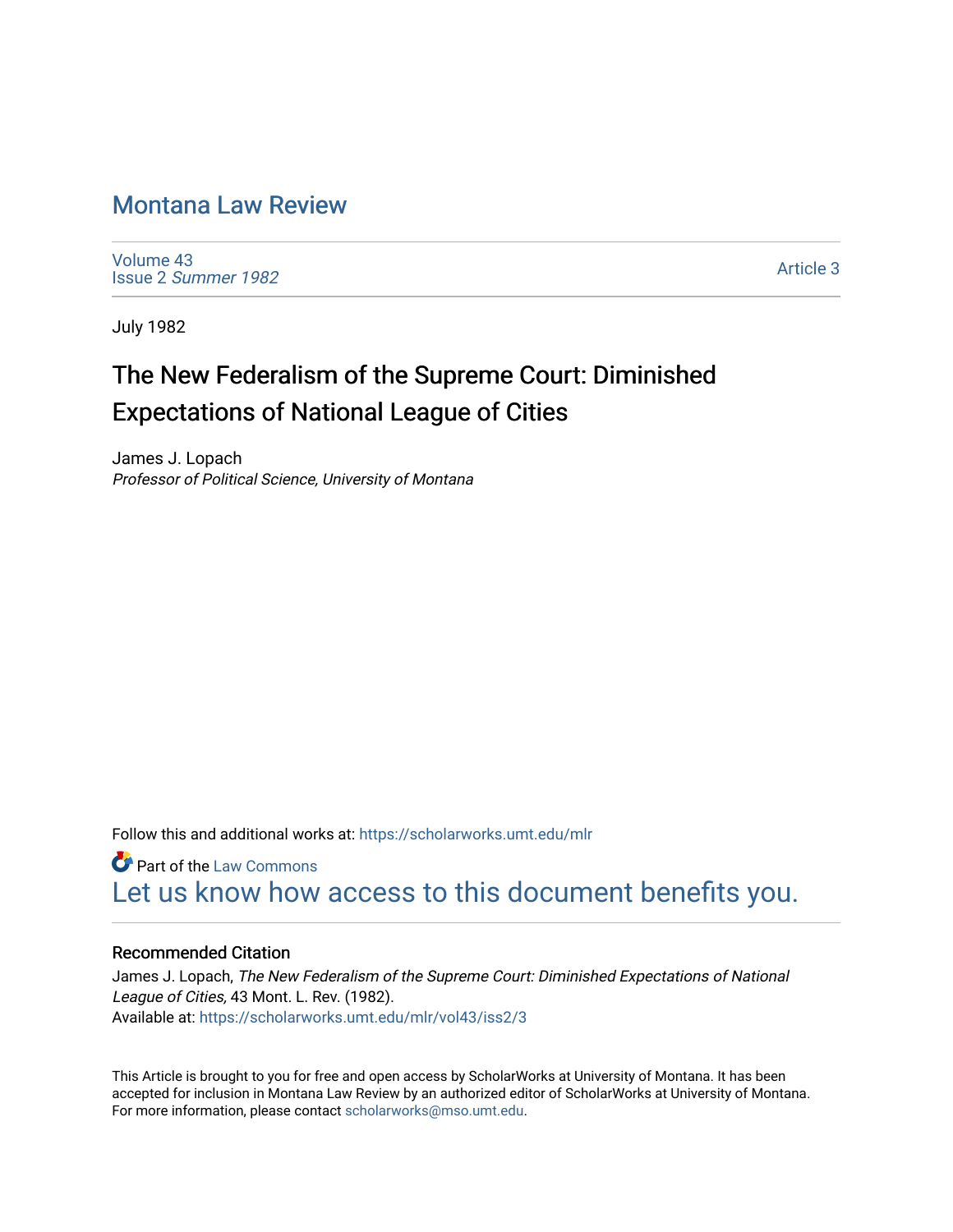## **THE NEW FEDERALISM OF THE SUPREME COURT: DIMINISHED EXPECTATIONS OF NATIONAL LEAGUE OF CITIES**

## **James J. Lopach\***

#### I. INTRODUCTION

The concept of federalism that lies at the heart of the American governmental system has neither an inherent nor a consistent justification. Its beginning was in politics and not principle, the result of a compromise struck in **1787** between centralists and confederationists. Agreement as to the meaning of federalism runs only to the observation that there are two levels of government available for solving the nation's and states' problems. Disagreement abounds over which level of government should act or prevail in a given set of circumstances. Both the United States Supreme Court and Congress have repeatedly altered the shape of federalism, sometimes strengthening the national government and sometimes favoring the states. In recent years the Supreme Court has recognized a narrow range of exceptions to Congress' broad regulatory power under the commerce clause and created a new category of federalism cases. The judiciary's brand of "new federalism" has paralleled a decade of congressional concern for decentralizing governmental power and strengthening the states.

In **1976** in *National League of Cities v. Usery,1* the United States Supreme Court began this new chapter in the law of American federalism. **A** majority of five justices ruled that in some instances the powers reserved to the states under the tenth amendment limit the regulatory power of Congress under the commerce clause. The opinion **by** Justice Rehnquist emphasized the "essential role of the States in our federal system of government"<sup>2</sup> and uncovered a critical element of state sovereignty that must be kept free from federal control. **A** few days later in a dissenting opinion in another case, Chief Justice Burger repeated these sentiments for a realigned federalism:

Only last week in *National League of Cities v. Usery* **. .. [w]e** took steps to arrest the downgrading of States to a role comparable to the departments of France, governed entirely out of the national capital. Constant inroads on the powers of the States to

**<sup>\*</sup>** Associate Professor and Chairman of the Political Science Department, University of Montana; Ph.D., University of Notre Dame, **1973.**

**<sup>1.</sup>** 426 **U.S. 833 (1976).**

<sup>2.</sup> *Id.* at 844.

Published by ScholarWorks at University of Montana, 1982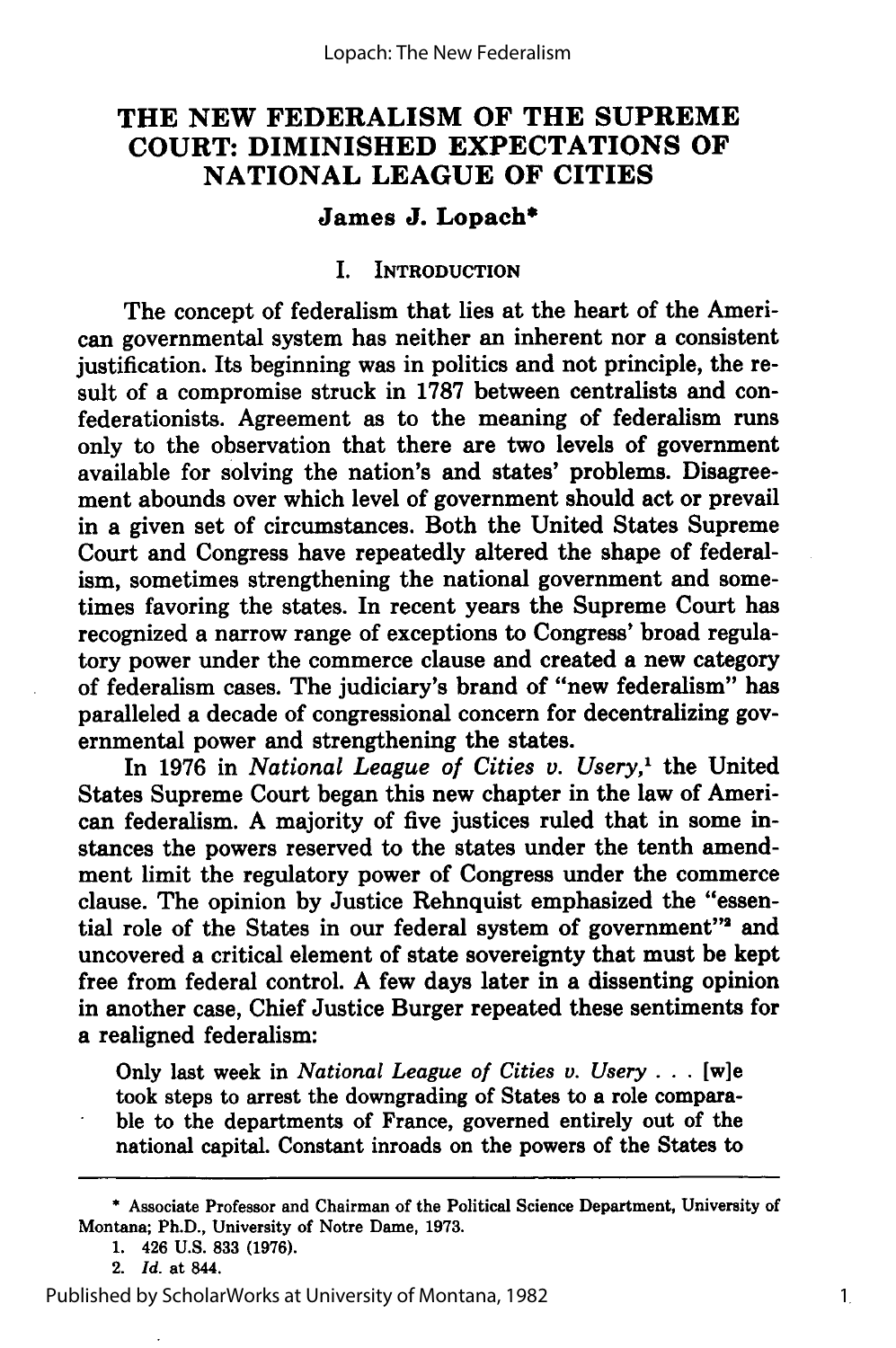182

manage their own affairs cannot fail to complicate our system and centralize more power in Washington."

The *National League of Cities* decision caused considerable speculation concerning how far the Court was prepared to go in revitalizing the states' governmental role.

The Supreme Court's new federalism is of keen interest to energy producing states, including Montana, that derive a significant proportion of their revenue from various kinds of severance taxes. The Supreme Court in *Commonwealth Edison Co. v. Montana4* held that Congress was the proper battleground to resolve the controversy over the level of state severance taxes. **A** congressional attack on state severance taxes on coal did occur at the same time that *Commonwealth Edison* was running its course.5 **If** Congress does act to limit the taxing power of Montana and other states, Montana undoubtedly would go to court again but this time with a defense based on *National League of Cities.* This article scrutinizes the shadow cast **by** *National League of Cities* and suggests that its limited reach probably does not cover federal restriction of routine state taxation and regulation.

#### II. **THE DECISION**

#### *A. The Two-Step Reasoning Process*

*National League of Cities* involved a declaration that Congress' 1974 amendments to the Fair Labor Standards Act were unconstitutional. The Court said that the commerce clause could not be used to extend minimum wage and maximum hour provisions to employees of state and local governments. The sovereignty of the states protected **by** the tenth amendment included freedom to manage employer-employee relationships when traditionally governmental services were affected. **A** two-step reasoning process was used **by** the Court to come to this judgment.

The first step in the Court's analysis in *National League of*

**<sup>3.</sup>** Elrod v. Burns, 427 **U.S.** 347, **375 (1976)** (Burger, **C.J.,** dissenting).

<sup>4.</sup> **101 S.** Ct. 2946 **(1981)** (at time of publication, **U.S.** cite available at 453 **U.S. 609 (1981)).**

**<sup>5.</sup>** In **1979** bills were introduced in both houses, H.R. **6825,** H.R. **6654,** H.R. **7163, S. 1778, S. 2695,** 96th Cong. **(1979),** and two years later the 97th Congress took up similar measures, H.R. **1313, S. 178,** 97th Cong. **(1981).** Two types of approaches were used in these bills: **(1)** a **12.5** percent limit on state severance taxes on all energy resources extracted from Indian or federally owned land, and (2) an identical ceiling for levies on all coal destined for interstate commerce to be used for producing electricity. The principal backers of the bills represented the midwestern states that supported the suit in *Commonwealth Edison.* **In** late **1981** there was a retreat **by** opponents of the coal producing states, but a renewed effort in **1982** was predicted **by** the Montana governor and the Montana Congressional delegation.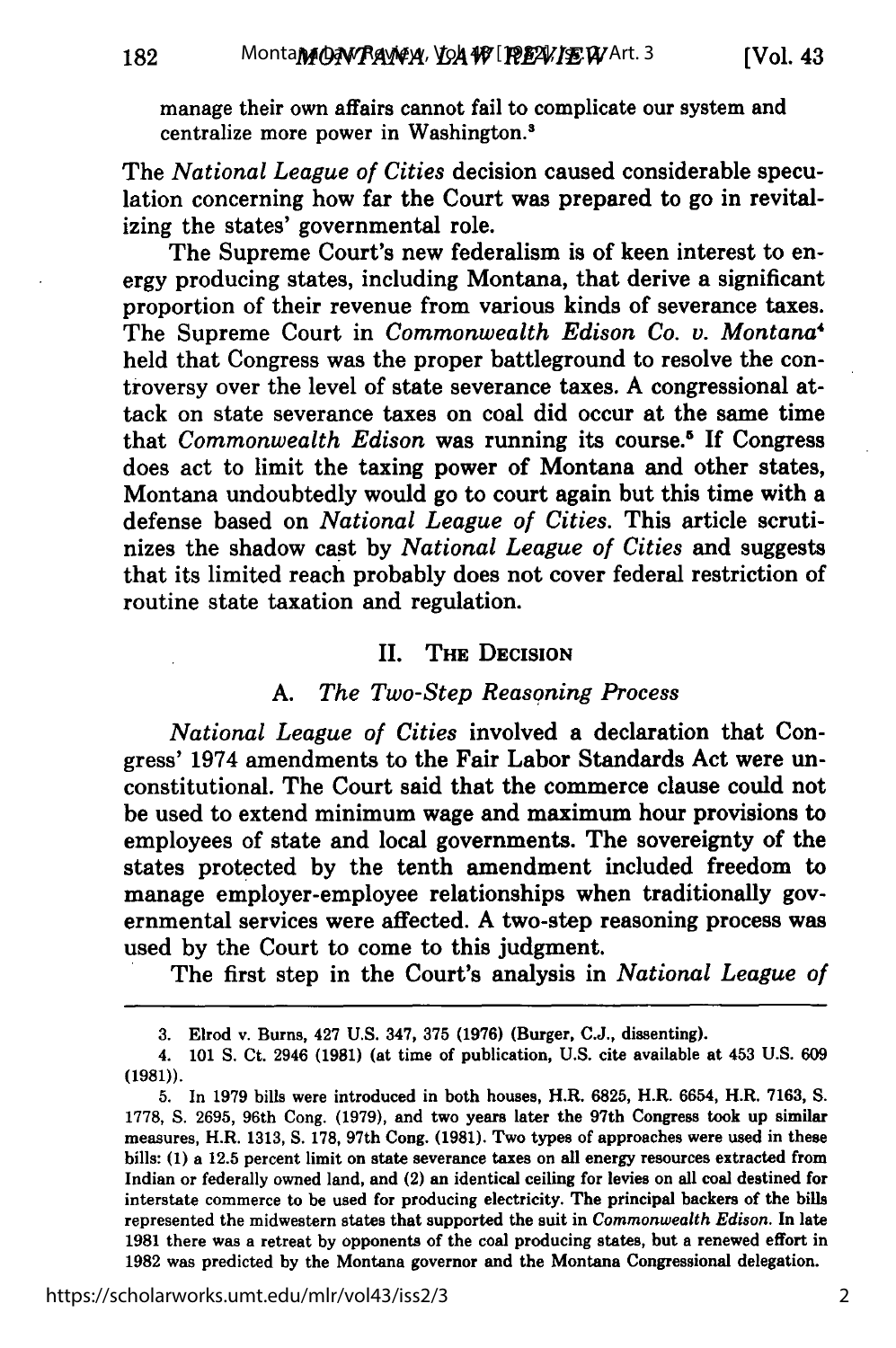*Cities* was a determination that the federal government significantly affected the state's ability to act in its sovereign capacity. In the Court's language, this was "Congressional authority directed not to private citizens, but to the States as States."6 The concern of the Court, therefore, was not congressional regulation of private enterprise which, in a federal system, may also be subject to the regulation of state government. "States qua States," to the Court, meant "functions essential to separate and independent existence."1 In *National League of Cities* the Court decided that the state's discretion to determine the shape of employer-employee relationships-wages paid, hours worked, overtime rate-was such a function. Speaking in more general terms, the Court said that for Congress "to directly displace the States' freedom to structure integral operations"8 constituted an invasion of the state's sovereignty.

The Court's judgment of unconstitutionality did not rest solely on the finding that Congress had acted to "significantly alter or displace the States' abilities to structure employer-employee relationships."<sup>8</sup> A second determination was necessary, namely that the federal limitation on the state's discretion "to structure integral operations" frustrated the state's responsibilities of "traditional governmental functions."10 The Court took several stabs at explaining what it meant by these kinds of services. Specific examples were given: "fire prevention, police protection, sanitation, public health, and parks and recreation."<sup>11</sup> These functions also were defined in terms of the origin of local governments: "[I]t is functions such as these which governments are created to provide, services such as these which the States have traditionally afforded their citizens."<sup>12</sup> Finally, these functions were explained in terms of the basic purpose of local government: "These activities are typical of those performed by state and local governments in discharging their dual functions of administering the public law and furnishing public services."18

- 12. *Id.*
- 13. *Id.*

<sup>6.</sup> National League of Cities, 426 U.S. at 845.

<sup>7.</sup> *Id.* at 845 (quoting Coyle v. Oklahoma, 221 U.S. 559, **580** (1911) and Lane County v. Oregon, 74 U.S. **(7** Wall.) 71, 76 **(1869)).**

<sup>8.</sup> National League of Cities, 426 U.S. at 852.

<sup>9.</sup> *Id.* at 851.

<sup>10.</sup> *Id.* at 852.

<sup>11.</sup> *Id.* at 851.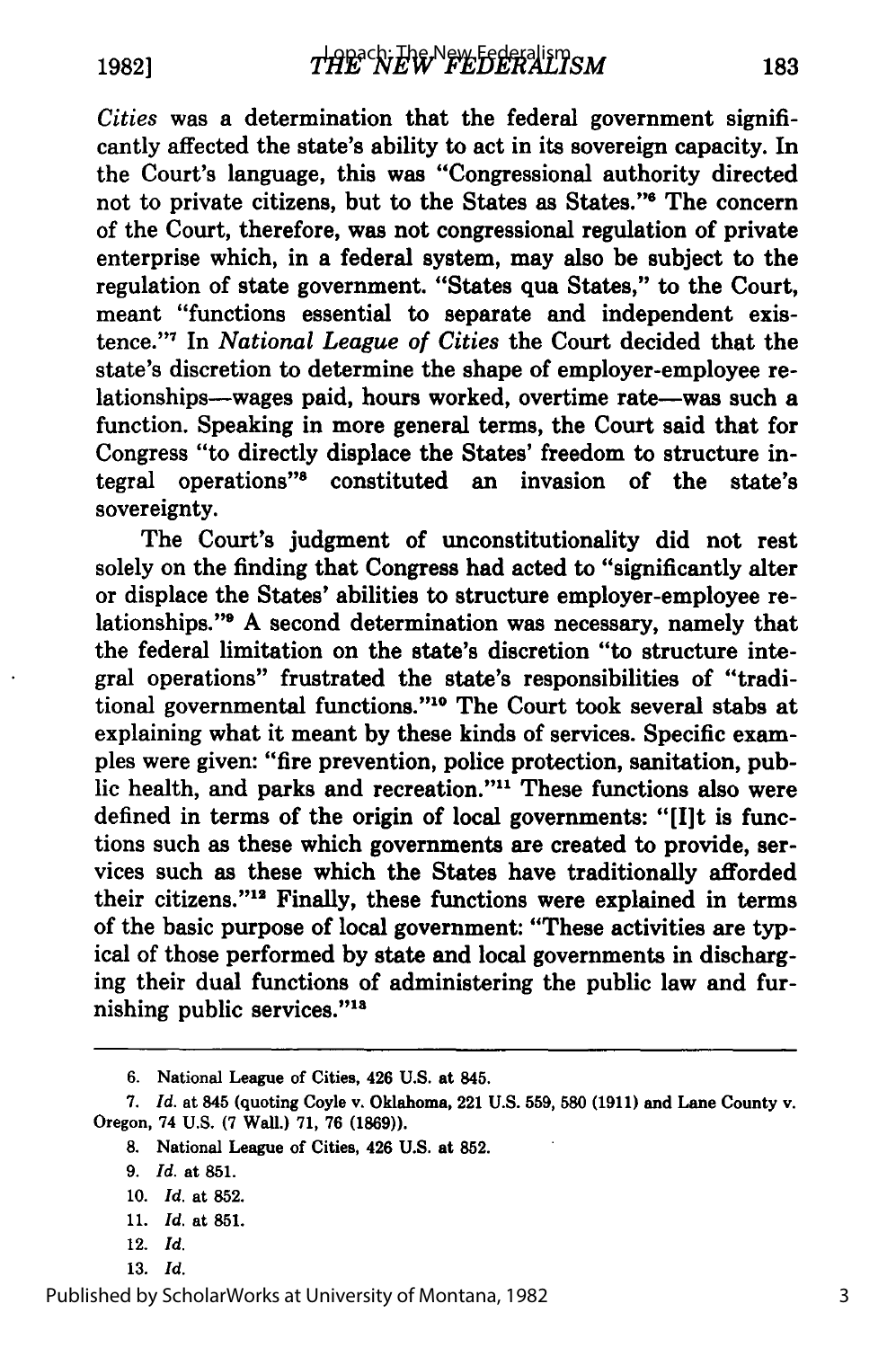## *MONTANA LAW REVIEW* 184 [Vol. **43** Montana Law Review, Vol. 43 [1982], Iss. 2, Art. 3

#### B. *Commentary on the Decision*

The Court's guidance as to what is an "integral operation" of a sovereign entity and what is a "traditional" governmental service was not sufficient to prevent uncertainty or unrealistic interpretation of the decision. For some commentators, *National League of Cities* would be the principal rationale of the Burger Court's "solid states' rights stance"<sup>14</sup> or even justification for "extravagant claims" of state sovereignty."15 For example, one interpretation speculated that the rule of the case could serve "to shield state energy regulation from federal preemption."<sup>16</sup> If *National League of Cities* departed from the "settled jurisprudence of the Commerce Clause,"<sup>17</sup> then the possibility existed that federal activity concerning utility rates, mining reclamation, and natural gas production would be unconstitutional.

The majority opinion in *National League of Cities,* however, clearly anticipated that the federal government would continue to have a role to play when a strong national interest is present, even though this activity involves "intrusion upon the protected area of state sovereignty."<sup>18</sup> Justice Blackmun in his concurring opinion gave special emphasis to this. point:

[I]t seems to me that [the Court] adopts a balancing approach, and does not outlaw federal power in areas such as environmental protection, where the federal interest is demonstrably greater and where state facility compliance with imposed federal standards would be essential.<sup>19</sup>

Thus, to interpret *National League of Cities* as the death knell of federal regulation was unwarranted.

Another view was that of a leading constitutional commentator who held out the possibility that the decision contained the groundwork for judicial recognition of "individual rights to decent levels of basic governmental services."20 This interpretation preferred to attach the Court's use of the word "essential" to the "traditional governmental services" in the second step of analysis

**16.** Catalano, *Balancing Federal Energy Regulation and State Sovereignty: The Emerging Controversy,* **107 PUB. UTIL. FORT. 53 (1981).**

https://scholarworks.umt.edu/mlr/vol43/iss2/3

<sup>14.</sup> Smith, *Independent Interpretation: California's Declaration of Rights or Declaration of Independence,* **21 SANTA CLARA** L. **REV. 199, 231** n.141 **(1981).**

**<sup>15.</sup>** Tribe, *Unraveling National League of Cities: The New Federalism and Affirmative Rights to Essential Government Services,* **90 HARV.** L. **REV. 1065,** 1104 **(1977)** [hereinafter cited as Tribe].

**<sup>17.</sup>** *Id.* at **56.**

**<sup>18.</sup>** National League of Cities, 426 **U.S.** at **852.**

**<sup>19.</sup>** *Id.* at **855.**

<sup>20.</sup> Tribe, *supra* note **15,** at 1102.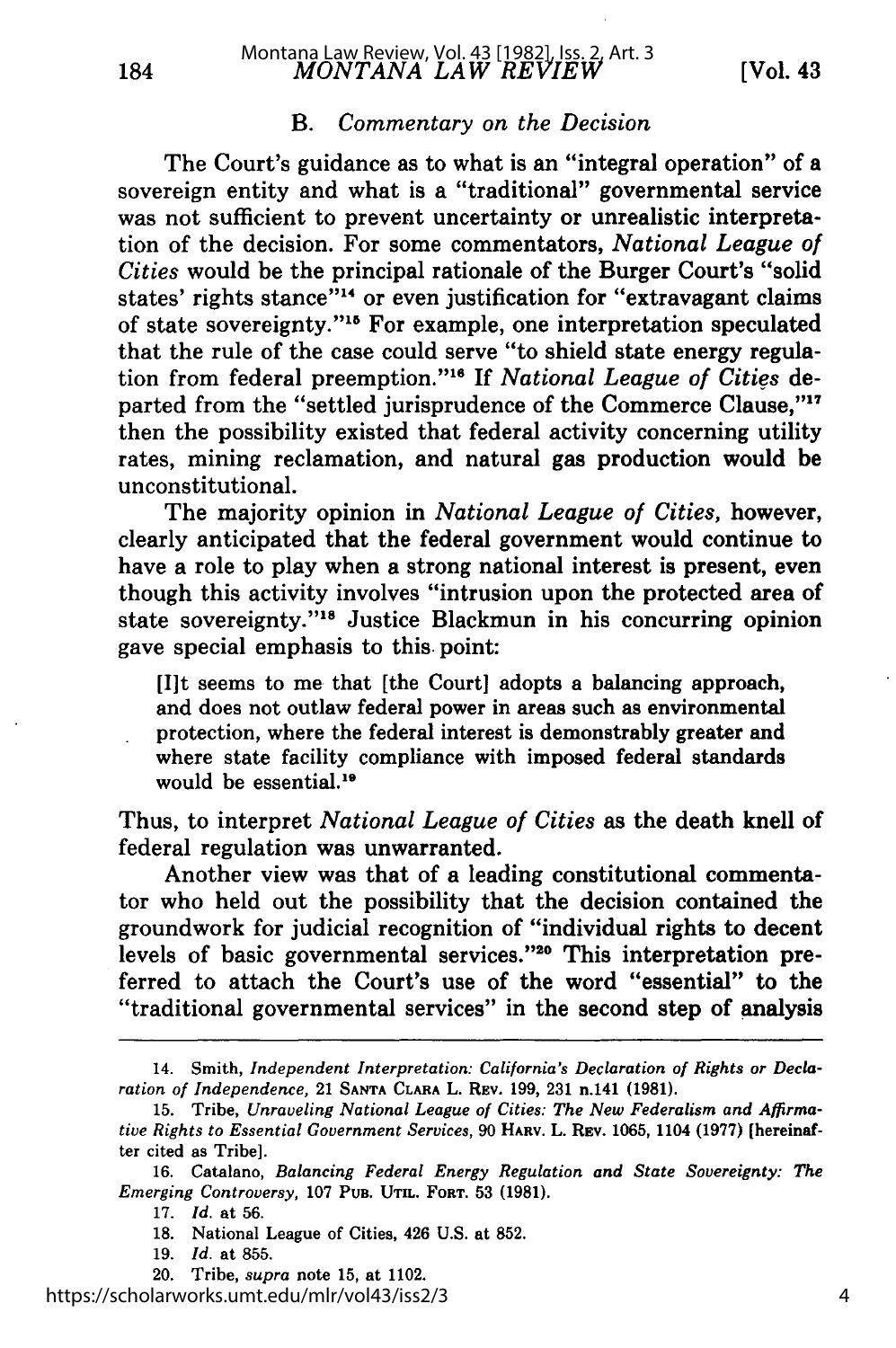rather than to the delineation of "sovereignty" in the first step. Ironically, the Burger Court was viewed as calling for judicial carving out of new "essential" substantive rights rather than deferring to local governmental processes for deciding what rights were essential. Numerous commentators on *National League of Cities* made the consistent point that the case lacked a precise standard. Rulings of the federal judiciary at the appellate court and Supreme Court levels had the potential of providing the missing precision.

## *C. Circuit Court Interpretation and the Balancing Test*

Since 1976 the United States Courts of Appeals have ruled in a large number and variety of cases in which *National League of Cities* figured in the parties' arguments and the courts' reasoning. The controversies involved varying degrees of interference in local activities by the federal government, $21$  but the reasoning of the appeals courts was not consistent and occasionally departed from the approach of *National League of Cities.* In some cases the language of the Supreme Court was twisted so that the two critical perspectives of "integral" operations of a sovereign state and "traditional" governmental services became intertwined. For example, operation of an airport was found to be "within the category of traditionalintegral government functions."<sup>22</sup>

Several cases used the balancing approach suggested by Justice Blackmun in his *National League of Cities* concurring opinion. In determining that New York City was required to enforce a local transportation plan pursuant to the national Clean Air Act,<sup>23</sup> the Second Circuit felt compelled "to balance the reason for the exercise against the extent of usurpation of state policymaking or invasion of integral state functions that would result."<sup>24</sup> The Fifth

Published by ScholarWorks at University of Montana, 1982

<sup>21.</sup> For example, the controversies have involved the Clean Air Act, Equal Pay Act, Civil Rights Act of 1964, Omnibus Crime Control and Safe Streets Act of **1968,** Fair Labor Standards Act, Veterans Reemployment Rights Act, Railroad Revitalization and Regulatory Reform Acts, criminal statutes defining mail fraud, racketeering, and tax evasion, the Federal Communications Commission, Department of Transportation, Environmental Protection Agency, and Federal Energy Regulatory Commission. Local activities that allegedly were either an "integral" aspect of sovereignty or a "traditional" governmental service included the following: regulation of traffic for pollution control, providing telephone service, defining criminal actions, paying unemployment compensation, licensing drivers, powers of escheat, running a postal service, operating a cement plant, regulating natural gas, and running an oil and gas business. The appeals courts concluded that unemployment compensation, driver licensing and airport operation were protected from federal intrusion **by** the states' mantle of sovereignty.

<sup>22.</sup> Amersbach v. City of Cleveland, **598 F.2d 1033, 1036-37** (6th Cir. **1979).**

**<sup>23.</sup>** 42 **U.S.C.** §§ **1857-1857f (1976).**

<sup>24.</sup> Friends of the Earth v. Carey, **552 F.2d 25, 38 (2d** Cir. **1979).**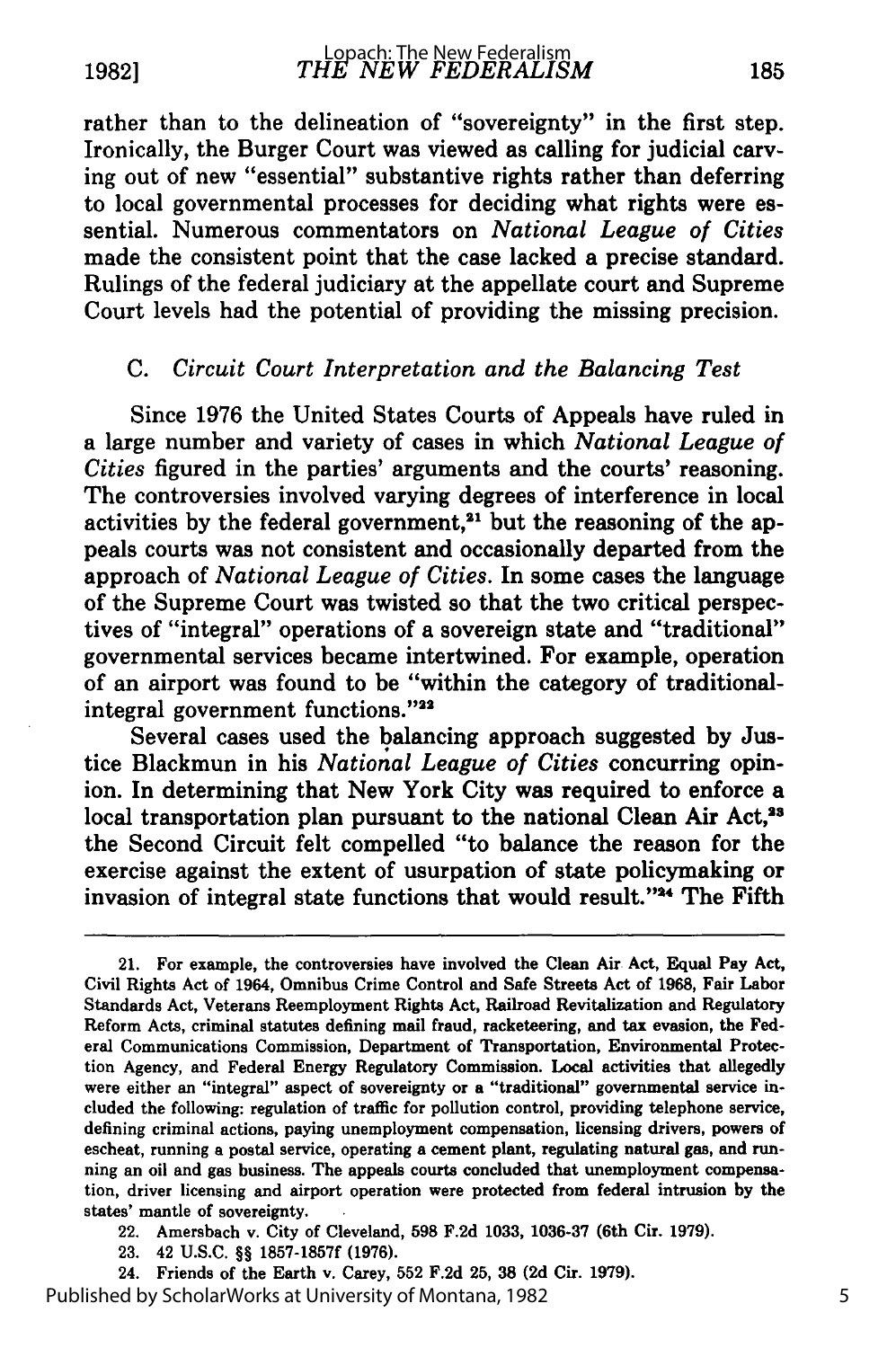186

Circuit used the balancing approach in upholding the Federal Energy Regulatory Commission's abandonment jurisdiction concerning a state-owned gas operation of Texas:

[W]e have determined that the important federal interest in securing a continuous supply of natural gas in interstate markets outweighs the incidental effect that Commerce regulation might have on the school children of Texas.<sup>25</sup>

That court also used a balancing test to determine that congressional interest in securing reemployment for veterans outweighed Florida's right to decide how to provide its essential services.<sup>26</sup> Other strands of reasoning used by the appeals courts in resolving federal-state conflicts included a governmental-proprietary distinction for local activities,<sup>27</sup> an evolutionary interpretation of the words traditional and integral in order "to meet the changing times,"28 a distinction between federal "coercion" of states and optional federal grants-in-aid "with strings attached,"<sup>29</sup> and a distinction based on the constitutional grounds of the federal action (war powers<sup>30</sup> and the fourteenth amendment<sup>31</sup> more easily overcoming a tenth amendment challenge than the commerce clause).

The decisions of the appeals courts did not have a direct bearing on the question of a congressional restriction of state severance taxes. There was language in the opinions, however, that might be useful in predicting a judicial determination in the future concerning a coal tax ceiling. The critical issue would be, of course, whether congressional action under the commerce clause could interfere with the states' power of taxation. An opinion of the Fifth Circuit Court of Appeals held that an exercise of Congress' war powers could outweigh the interests of a state as an employer, but it also speculated that "[elven nonemergency exercises of the cominerce power, the source of the amendments invalidated in *National League of Cities,* outweigh state interests in certain circumstances."<sup>32</sup> This court indicated that congressional action was beyond challenge when it protected national interests or dealt with major national problems. In another Fifth Circuit case, the national energy situation was judged to be a sufficiently serious na-

**32.** Peel. **600 F.2d** at 1084.

**<sup>25.</sup>** Public Serv. Co. v. FERC, **587 F.2d 716, 721** (5th Cir. **1979).**

**<sup>26.</sup>** Peel v. Florida Dep't of Transp., **600 F.2d 1070** (5th Cir. **1979).**

**<sup>27.</sup>** Puerto Rico Tel. Co. v. **FCC, 553 F.2d** 694 **(1st** Cir. **1977).**

**<sup>28.</sup>** Amersbach v. City of Cleveland, **598 F.2d 1033** (6th Cir. **1979).**

**<sup>29.</sup>** Shell Oil Co. v. Train, **585 F.2d** 408 (9th Cir. **1978).**

**<sup>30.</sup>** Peel v. Florida Dep't of Transp., **600 F.2d 1070** (5th Cir. **1979).**

**<sup>31.</sup>** Usery v. Allegheny County Inst. Dist., 544 **F.2d** 148 **(3d** Cir. **1976).**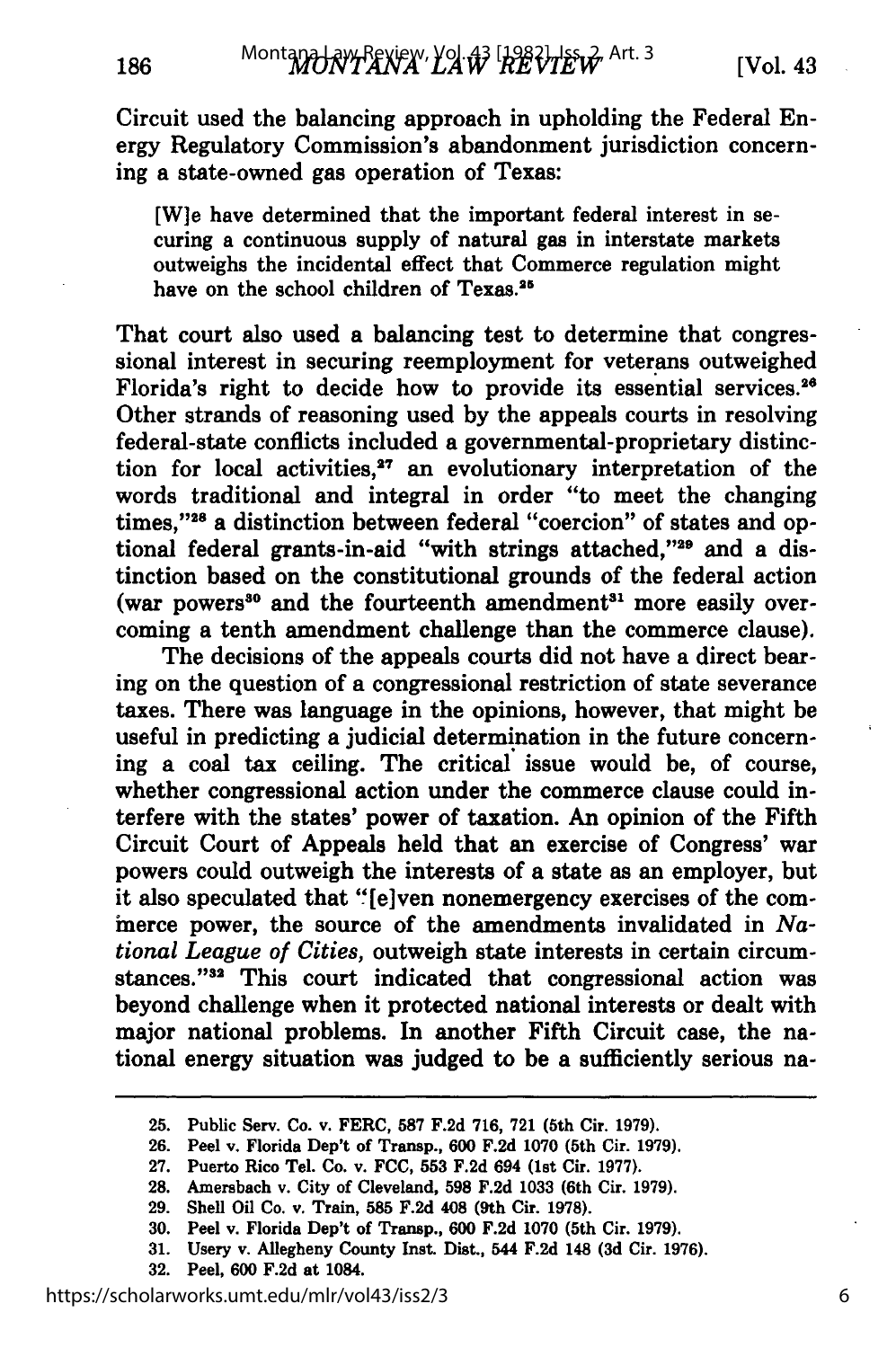tional concern to outweigh Texas' unilateral control of its natural gas business whose income was dedicated to public education.<sup>33</sup>

From the severance tax perspective, the pertinent inquiry would be whether a congressionally enacted coal tax ceiling, based on the commerce clause and arguably for the purpose of enhancing national energy independence, would withstand a challenge based on the states' tenth amendment power to tax. The power to tax is undoubtedly of the very essence of governmental sovereignty, unlike many other more mundane state functions. The United States Court of Appeals for the Second Circuit clearly made the point that taxation is an integral operation of the state:

Appellants have asserted that the postal power is analogous to the taxing power, which is exercised simultaneously by both the federal government and the individual states. This analogy is patently false. The Constitution provides for a system of dual sovereignties; the power to tax is necessary to the survival of the federal government and of the states. History demonstrates that the states can survive without running postal services.<sup>34</sup>

Could Congress then limit the states' power to levy severance taxes? Another Second Circuit case suggests that possibly it could. Against a challenge based on *National League of Cities,* this court held that Congress had power under the commerce clause to preclude "imposition of New York estate taxes upon veterans' estates which escheat to the United States."<sup>35</sup> National League of Cities was distinguished on the grounds that it involved federal interference with "integral governmental functions," while the New York case did not deal with "day-to-day affairs of the states."<sup>36</sup> The critical question concerning mineral severance taxes would be whether they were sufficiently integral to state sovereignty.

Two 1981 cases, one in the Ninth Circuit<sup>37</sup> and one in the Tenth Circuit,<sup>38</sup> involved state taxation and state revenue sources, but neither case forecloses speculation about the constitutional fate of a coal tax ceiling. In the Ninth Circuit case the appeals court rejected a tenth amendment challenge to the Railroad Revitalization and Regulatory Reform Act.<sup>39</sup> That measure prohibited a state from taxing railroad property at a higher rate than other **bus-**

**39.** 49 **U.S.C.** § **11503** (Supp. **III 1979).**

**<sup>33.</sup>** Public Serv. Co., **587 F.2d** at **716.**

<sup>34.</sup> United States Postal Serv. v. Brennan, 574 **F.2d 712, 716 (2d** Cir. **1978).**

**<sup>35.</sup>** New York v. United States, 574 **F.2d 128, 131 (2d** Cir. **1978).**

**<sup>36.</sup>** *Id.* at **131** n.6.

**<sup>37.</sup>** Arizona v. Atchison, T. **& S.F.** R.R., **656 F.2d 398** (9th Cir. **1981).**

**<sup>38.</sup>** Oklahoma v. FERC, **661 F.2d 832** (10th Cir. **1981).**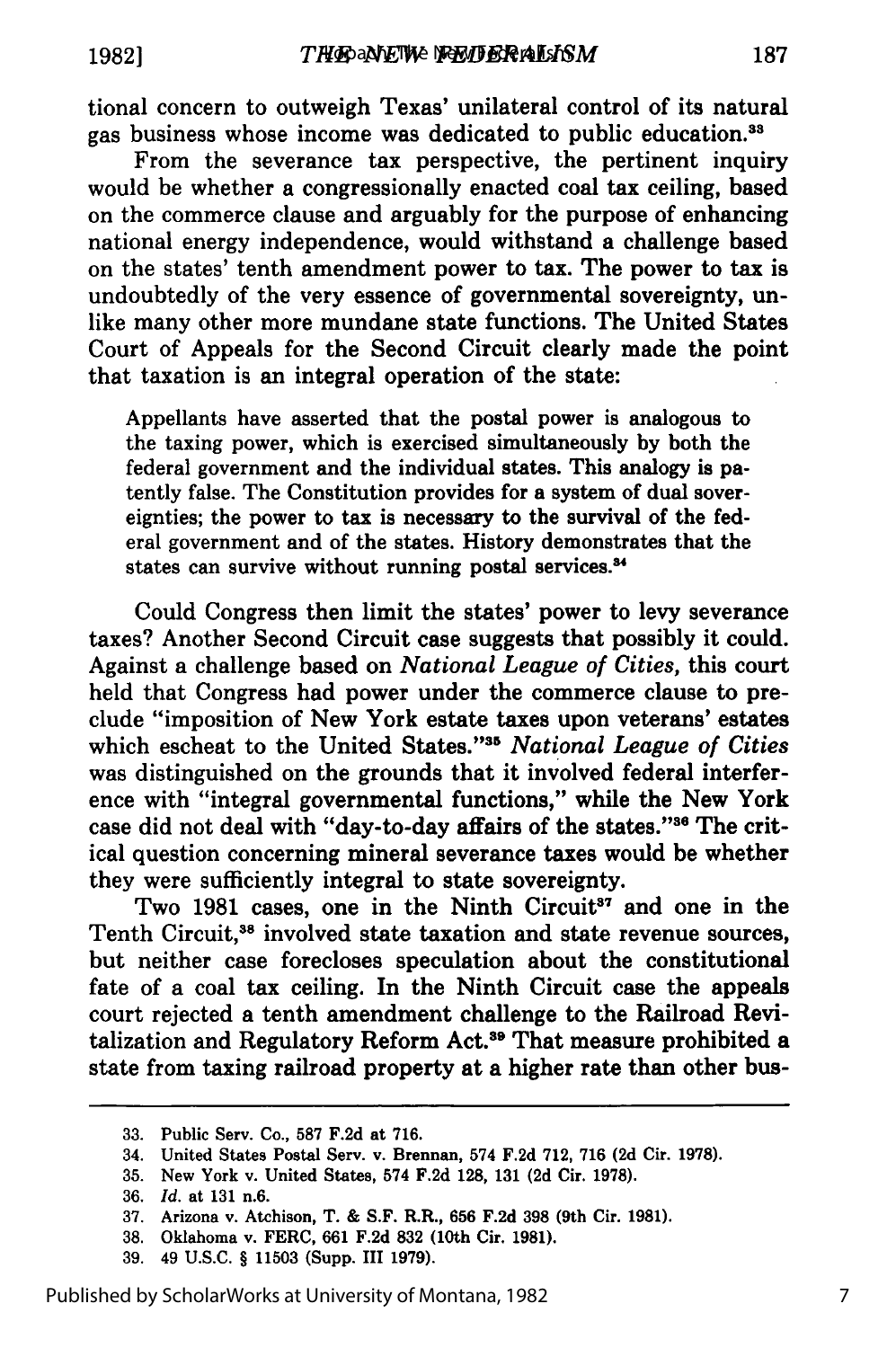iness property. The court's reasoning struck a balance in favor of the national interest in a renewed railroad industry and said that taxation of "instrumentalities of interstate commerce" was not an integral state power.<sup>40</sup> The Tenth Circuit also used a balancing test to uphold the Natural Gas Policy Act of 19781 against a *National League of Cities* argument, but the court's critical point was that regulating the price of natural gas was not a "traditional state function."<sup>42</sup> Although the case did not directly involve state taxes, a low federally imposed price would reduce state revenue under an existing percent of value tax. The court, in commenting on this possibility, could have been prophesying a later court's pronouncement on a congressionally imposed coal tax cap:

If the financial impact on the functioning of the governmental bodies involved were so severe as to impair the state's ability to function effectively in a federal system, as in *National League of Cities,* then it could be said that the impact and intrusion threaten the state's separate and independent existence. Such is not the case here. Federal regulation which has an indirect effect on state treasuries is not the same impermissible intrusion on state sovereignty found in *National League of Cities."*

These two recent cases, consequently, echo the previous *National League of Cities* construction of the circuit courts. Congress in pursuit of a national interest, it seems, can limit a state tax as long as that tax is not truly inherent to state sovereignty and a principal contributor to the state treasury.

### **D.** *Supreme Court Interpretation*

In 20 cases since *National League of Cities,* the United States Supreme Court has heard arguments calling for the application, extension, or restriction of the new doctrine of federalism. The Supreme Court's decisions in these cases reflected the cautiousness of the courts of appeals in that the *National League of Cities* rule was normally given the narrowest interpretation. **A** review of the holdings and observations of these decisions will help to predict the probable fate of a tenth amendment challenge to a congressionally imposed coal tax ceiling.

The cases which comprise the progeny of *National League of Cities* make it clear that the **1976** majority of Rehnquist, Burger,

188

<sup>40.</sup> Atchison, T. **& S.F.** R.R. **656 F.2d** at 408.

<sup>41. 15</sup> **U.S.C.** §§ **3301-3432 (1976).**

<sup>42.</sup> Oklahoma v. FERC, **661 F.2d** at **836.**

<sup>43.</sup> *Id.*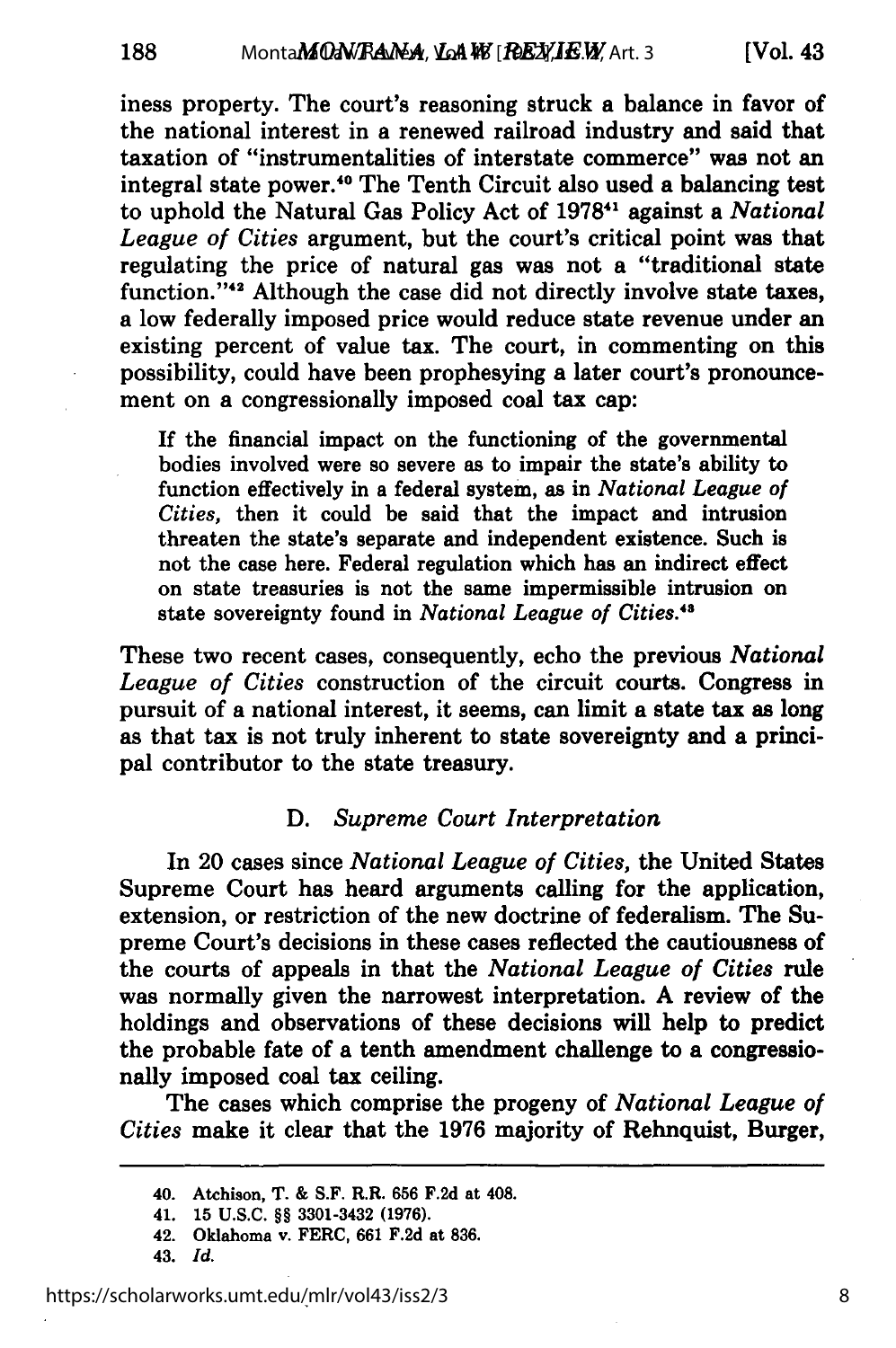Stewart, Blackmun, and Powell had in mind a major reform of American federalism. In a dissenting opinion in *Nevada v. Hall,"* Justice Rehnquist, the majority's draftsman in *National League of Cities,* wrote that the Court must recognize the "doctrinal evolution of concepts of state sovereignty."<sup>45</sup> The clear message was that the Court would further a trend toward strengthened state government. Justice Powell, in another case, used his concurring opinion to link the *National League of Cities* philosophy to the following states-rights remarks of Justice Hugo Black: "[T]he National Government will fare best if the States and their institutions are left free to perform their separate functions in their separate ways. **"46**

The progeny of *National League of Cities* suggest how far the proponents of the new theory were willing to go. In a dissent in a 1976 case, for example, Chief Justice Burger argued for a halt in the "downgrading of States" in the realm of state sovereignty by including the right to use a political patronage system.<sup>47</sup> A year later Burger used *National League of Cities* in another dissent to argue that the federal government could not require a state to pay for law libraries in prisons.<sup>48</sup> Justice Powell supported Burger's position in a concurring opinion in a subsequent case. Citing *National League of Cities,* Powell wrote that a federal court order requiring a state to appropriate funds ordinarily "would raise the gravest constitutional issues."<sup>49</sup> In that case the order was sustained because its purpose was to remedy unconstitutional segregation by the state itself. Additional examples of the possible extent of the *National League of Cities* philosophy are found in other dissenting opinions. Justice Stewart agrued that the tenth amendment precludes application of federal antitrust law to municipalities to preserve their "wide latitude . . . in the manner in which they will structure delivery of those governmental services which their citizens require."<sup>50</sup> Justice Powell would have voided the Attorney General's preclearance of changes in local election practices under the **1965** Voting Rights Act:

This Court has emphasized the importance in a democratic society of preserving local control of local matters **....** Preservation

9

<sup>44. 440</sup> **U.S.** 410, 434 **(1979)** (Rehnquist, **J.,** dissenting).

<sup>45.</sup> *Id.* at 434.

<sup>46.</sup> Rose v. Mitchell, 443 **U.S.** 545, **579 (1979)** (quoting Younger v. Harris, 401 **U.S. 37,** 44 **(1971)).**

<sup>47.</sup> Elrod v. Burns, 427 **U.S.** 347, **375 (1976)** (Burger, **C.J.,** dissenting).

<sup>48.</sup> Bounds v. Smith, 430 **U.S. 817 (1977)** (Burger, **C.J.,** dissenting).

<sup>49.</sup> Milliken v. Bradley, 443 **U.S. 267, 295 (1977)** (Powell, **J.,** concurring).

**<sup>50.</sup>** City of Lafayette v. Louisiana Power and Light Co., 435 **U.S. 389,** 439 **(1978)** (Stewart, **J.,** dissenting).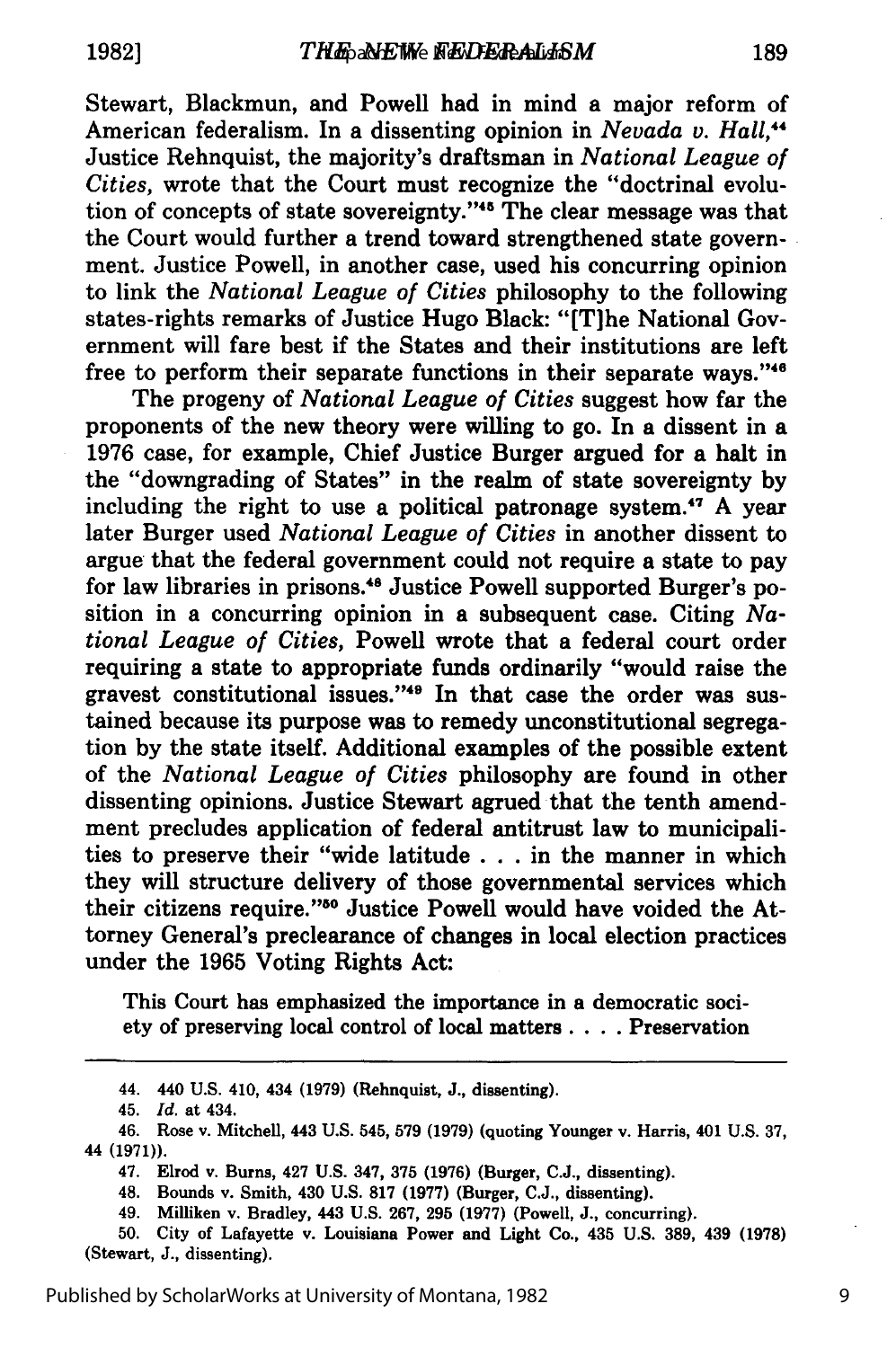190

[Vol. **43**

of local control, naturally enough, involves protecting the integ- rity of state and local governments. See *National League of Cities ....* **"**

The continuing appearance of *National League of Cities* in Supreme Court jurisprudence, therefore, was principally in minority opinions. In only one case<sup>52</sup> since 1976 did a majority rely on *National League of Cities* as grounds for its decision. Here, Justice Powell found the majority's interpretation of *National League of Cities* so strained that he left their company and joined Justices Brennan, White and Stevens in dissent. The majority ignored the critical proprietary-governmental distinction when it ruled that the commerce clause did not prohibit South Dakota from preferring its residents in selling state-owned cement. Justice Blackmun, for the majority, wrote:

Considerations of sovereignty independently dictate that marketplace actions involving "integral operations in areas of traditional governmental functions"-such as the employment of certain state workers-may not be subject even to congressional regulation pursuant to the commerce power.<sup>53</sup>

Justice Powell's dissent rejected this extreme version of state sovereignty and relied on traditional commerce clause doctrine, of which *National League of Cities* was a part:

The application of the Commerce Clause to this case should turn on the nature of the governmental activity involved. **If** a public enterprise undertakes an "integral operatio[n] in areas of traditional governmental functions," the Commerce Clause is not directly relevant. If however, the State enters the private market and operates a commercial enterprise for the advantage of its private citizens, it may not evade the constitutional policy against economic Balkanization.<sup>54</sup>

*National League of Cities* has not had a dynamic career before the Supreme Court. Four Justices, Burger, Rehnquist, Stewart, and Blackmun, have attempted to use the case to alter longstanding governmental relations, but no basic changes have materialized. Justice Brennan, a dissent writer in *National League of Cities,* has periodically called attention to the progress and scope of the proposed revolution. In **1976** he expressed concern about the majority's increasing willingness to defer to state action: "The

54. *Id.* at 449-50 (Powell, **J.,** dissenting).

**<sup>51.</sup>** City of Rome v. United States, 446 **U.S. 156,** 201-02 n.12 **(1980).**

**<sup>52.</sup>** Reeves, Inc. v. Stake, 447 **U.S.** 429 **(1980).**

**<sup>53.</sup>** *Id.* at 438 n.10.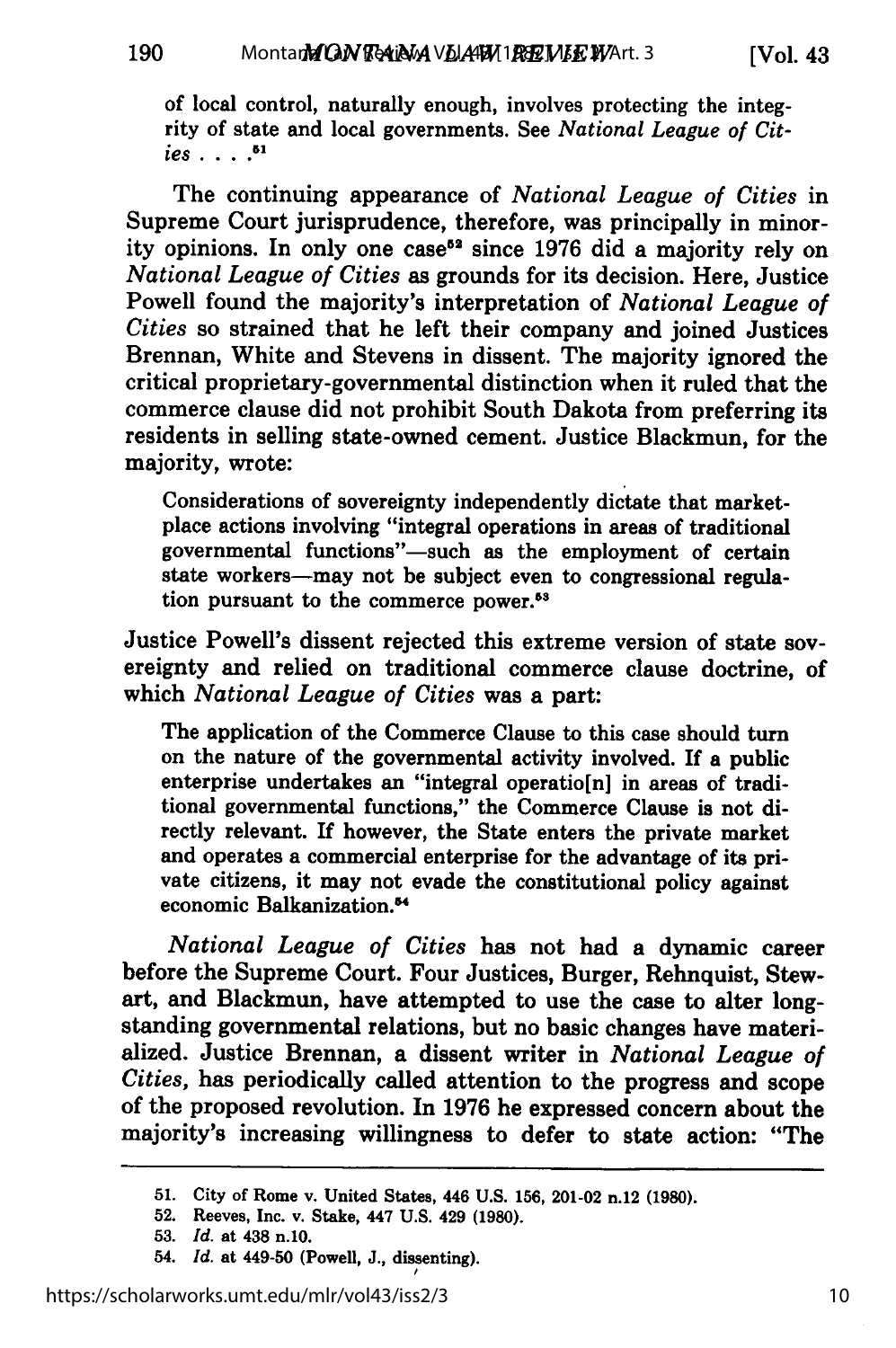Court continues its reinterpretation of the Commerce Clause and its repudiation of established principles guiding judicial analysis thereunder . . . . "<sup>55</sup> In 1977, in a non-commerce clause case,<sup>56</sup> Justice Brennan questioned whether the advocates of the new philosophy knew where they were headed. To Brennan, *National League of Cities* had meant that the "States' authority to tax, spend money, and generally make financial decisions is among the most important of their governmental powers."<sup>57</sup> In this non-commerce clause case the majority held that taxing and spending powers were outside the rule that "the Contract Clause does not require a State to adhere to a contract that surrenders an essential attribute of its sovereignty."<sup>58</sup> Brennan's response was one of puzzlement: "One may rightfully feel unease that the Court is in the process of developing a concept of state sovereignty that is marked neither **by** consistency nor intuitive appeal."<sup>59</sup>

The best assessment of the failure of *National League of Cities* as a precedent lies in the many cases where a Supreme Court majority rejected claims so based. The Court set aside tenth amendment challenges to the following federal actions: the Clean Air Act's requirement of a local transportation plan,<sup>60</sup> the Sherman Antitrust Act's application to municipalities,<sup>61</sup> the federal registration tax on civil aircraft,<sup>62</sup> a section 1983 suit under the Civil Rights Act of 1871 against local governing bodies,<sup>63</sup> an anti-discrimination remedy based on the enforcement provision of the fourteenth amendment,<sup>64</sup> the Price-Anderson Act's limitation on liability for nuclear accidents,<sup>65</sup> congressional regulation of foreign commerce under the commerce clause,<sup>66</sup> the federal judiciary's refusal to create an evidentiary privilege for state legislators, $67$  the 1965 Voting Rights Act's regulation of local elections,<sup>68</sup> and implementation of the Surface Mining Control and Reclamation Act of

- **56.** United States Trust Co. v. New Jersey, 431 **U.S. 1 (1977).**
- **57.** *Id.* at **51** n.15 (Brennan, **J.,** dissenting).
- **58.** *Id.* at **23.**
- **59.** *Id.*
- **60.** Beame v. Friends of the Earth, 434 **U.S. 1310 (1977).**
- **61.** City of Lafayette v. Louisiana Power and Light Co., 435 **U.S. 389 (1978).**
- **62.** Massachusetts v. United States, 435 **U.S.** 444 **(1978).**
- **63.** Monell v. New York City Dep't of Social Sciences, 436 **U.S. 658 (1978).**
- 64. Hutto v. Finney, 437 **U.S. 678 (1978).**
- **65.** Duke Power Co. v. Carolina Envtl. Study Group, Inc., 436 **U.S. 658 (1978).**
- **66.** Japan Line, Ltd. v. County of Los Angeles, 441 **U.S.** 434 **(1979).**
- **67.** United States v. Gillock, 445 **U.S. 360 (1980).**
- 68. City of Rome v. United States, 446 U.S. 156 **(1980).**

Published by ScholarWorks at University of Montana, 1982

**<sup>55.</sup>** Hughes v. Alexandria Scrap Corp., 426 **U.S.** 794, **817 (1976)** (Brennan, **J.,** dissenting).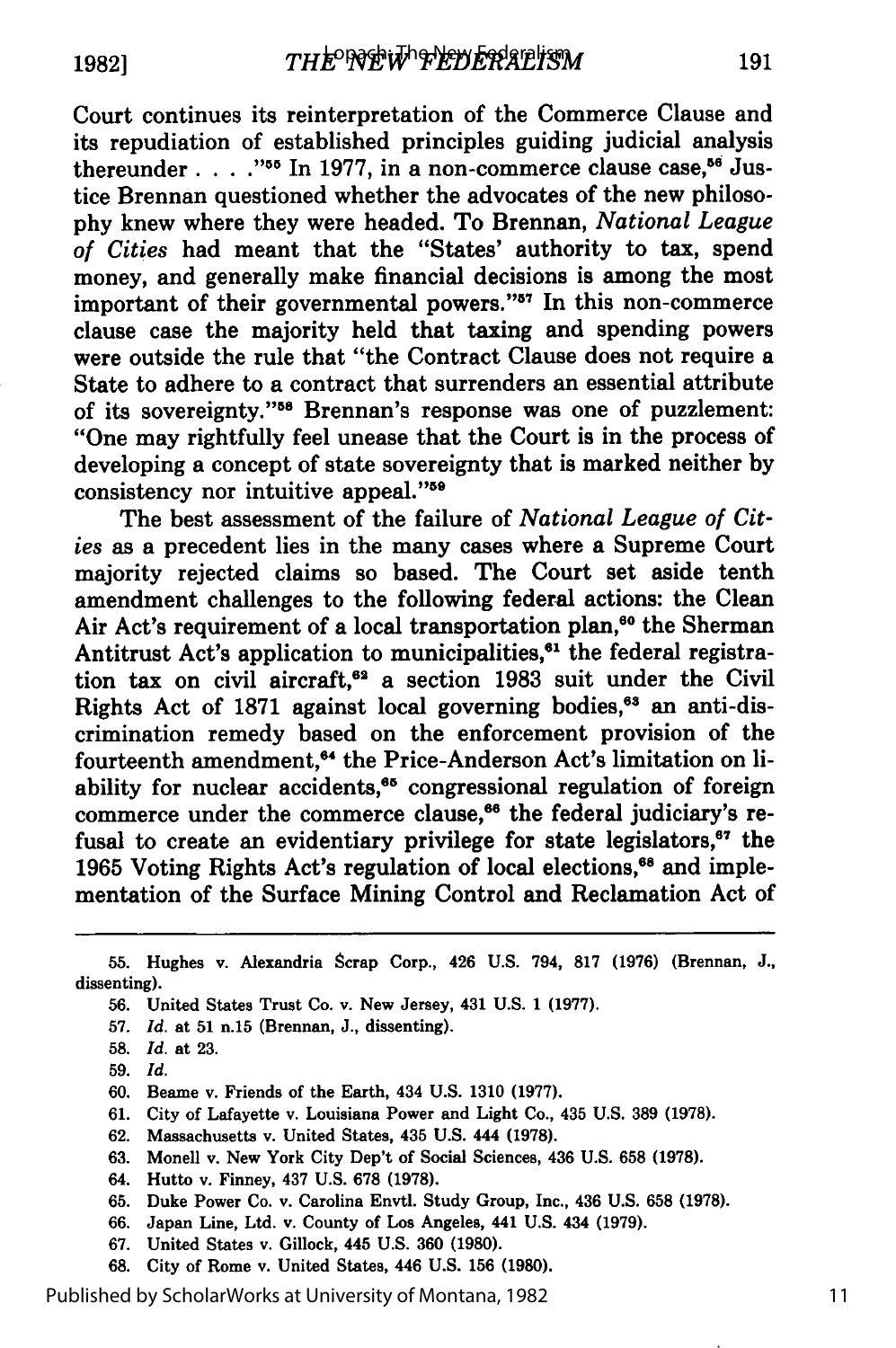**1977."9** What is significant about the five-year history of *National League of Cities* is that the Supreme Court has not once extended its rule to federal activity that affects state and local governments beyond the Fair Labor Standards Act.

The United States Supreme Court has made fewer rulings than the federal courts of appeals that implicate *National League of Cities* and would be relevant to a state challenge to a federally imposed restriction on severance taxes. The one case that warrants consideration from this perspective, *Hodel v. Virginia Surface Mining and Reclamation Association*,<sup>70</sup> makes the same point as the pertinent cases of the appeals courts discussed above. The message is that in its ultimate decision the Supreme Court will use a balancing test, and not the *National League of Cities* step-bystep analysis, in determining whether a congressional solution to a national problem inordinately interferes with a state's sovereignty.

The *Hodel* case was a **9-0** decision in which Justice Marshall wrote the Court's opinion and Justice Rehnquist wrote a concurring opinion. **A** federal district court had determined that the **1977** Surface Mining Control and Reclamation  $Act<sup>71</sup>$  was an invasion of the states' sovereignty protected **by** the tenth amendment. This holding, the Supreme Court said, rested on "an unwarranted extension of the decision in *National League of Cities.*"<sup>72</sup> The importance of the *Hodel* case is its strict interpretation of the *National League of Cities* rule and its formulation of the proper test for applying that rule.

The Court in narrowly construing *National League of Cities* emphasized that its tenth amendment prohibition applied to "federal regulation directed not to private citizens, but to the States as States."<sup>73</sup> The 1977 Reclamation Act was directed at the affairs of private businesses which were subject to the regulatory jurisdiction of both the national and state governments. Congress, the Court said, at any time could "displace or pre-empt state laws regulating private activity affecting interstate commerce when these laws conflict with federal law."74

The Court fashioned a three-part test out of the *National League of Cities* opinion to be used to determine if a congressional commerce power enactment violated the tenth amendment. **All**

**<sup>69.</sup>** Hodel v. Virginia Surface **Min.** and Reclam. Ass'n, 452 **U.S.** 264 **(1981).**

**<sup>70.</sup>** *Id.*

<sup>71. 30</sup> U.S.C. §§ 1201-1328 (Supp. 1 1977).

<sup>72.</sup> Hodel, 452 U.S. at 288.

<sup>73.</sup> *Id.* at **286.**

<sup>74.</sup> *Id.* at 290.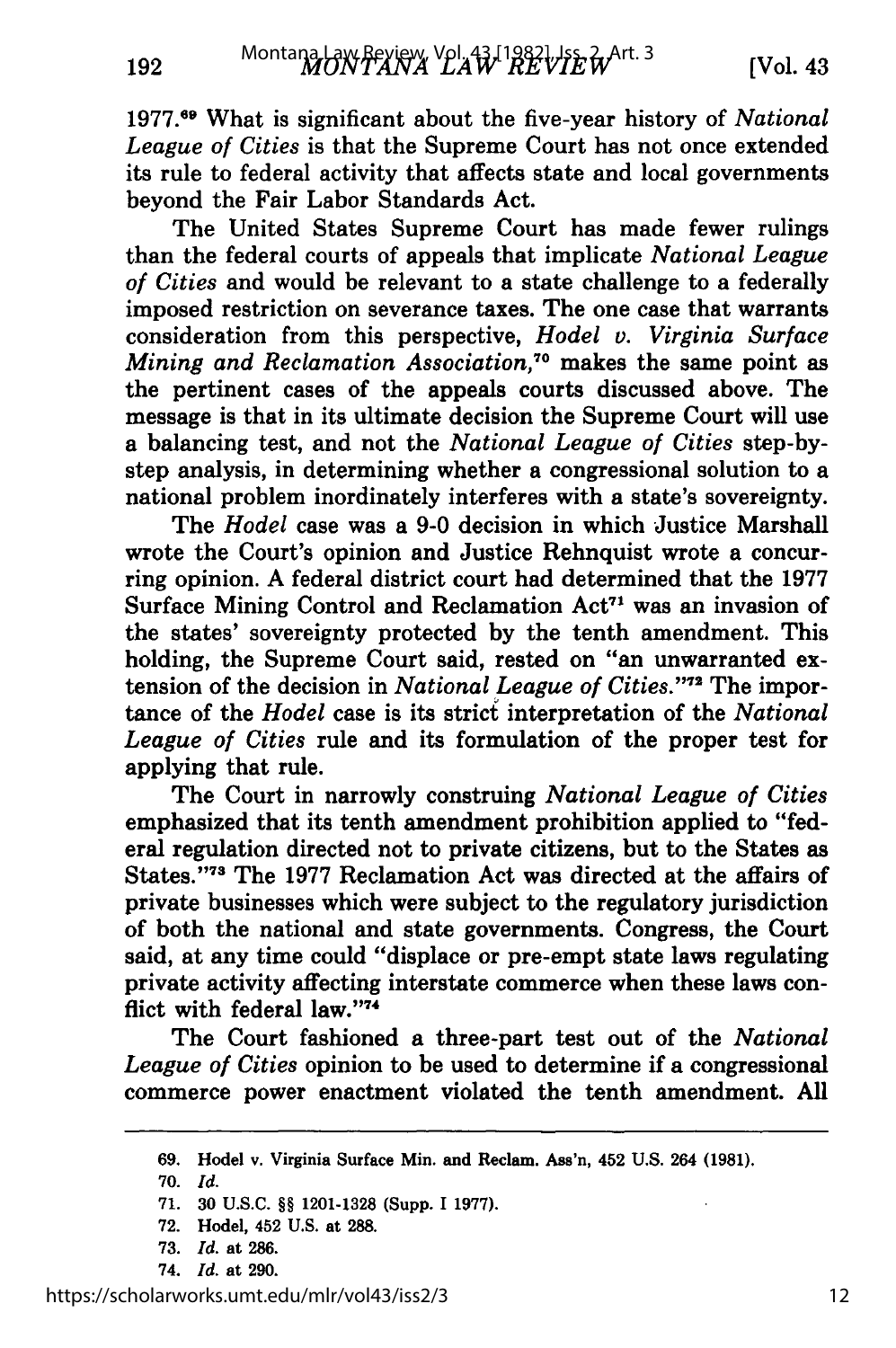**1982]**

three of the following requirements had to be satisfied to permit invalidation of a federal action:

First, there must be a showing that the challenged statute regulates the "States as States." Second, the federal regulation must address matters that are indisputable "attributes of state sovereignty." And third, it must be apparent that the States' compliance with the federal law would directly impair their ability "to structure integral operations in areas of traditional functions."75

The Act challenged in *Hodel* ran afoul of the first requirement.

The Court indicated, however, that measuring up to the three requirements would not guarantee that a tenth amendment challenge would prevail. Even though all three analytical steps repeat an emphasis on state sovereignty-"States as States," "attributes of state sovereignty," and "integral operations"-a balancing test (in fact, a fourth and superseding requirement) could favor the national activity: "There are situations in which the nature of the federal interest advanced may be such that it justifies State submission. **"76** In support of this position the Court cited *Fry v. United States"7* and the majority opinion and Blackmun's concurring opinion in *National League of Cities.8*

## *E. Congressional Limitation of a State's Powers of Taxation*

There is little doubt that Montana and other states would rely on the *National League of Cities and Hodel* cases in challenging the constitutionality of a congressional limitation on their power of taxation. Several *amicus curiae* briefs on behalf of the appellees argued in *Commonwealth Edison* that *National League of Cities* stood in the way of the federal judiciary's utilization of the commerce clause to void the Montana coal tax. When the *National League of Cities* approach, as recently used and refined in *Hodel,* is reduced to its essential elements, there are three inquiries that must be made: **(1)** has the federal government interfered with the state in its sovereign capacity; (2) has this intrusion limited the state's ability to perform traditional governmental services; and **(3)** has this impairment been justified by a compelling national need?

It is difficult to imagine that a congressionally imposed severance tax ceiling would not be judged as an invasion of state sover-

<sup>75.</sup> *Id.* at 287-88.

<sup>76.</sup> *Id.* at **288** n.29.

<sup>77. 421</sup> U.S. 542 (1975).

<sup>78.</sup> National League of Cities, 426 U.S. at 852-53; *id.* at **856** (Blackmun, **J.,** concurring).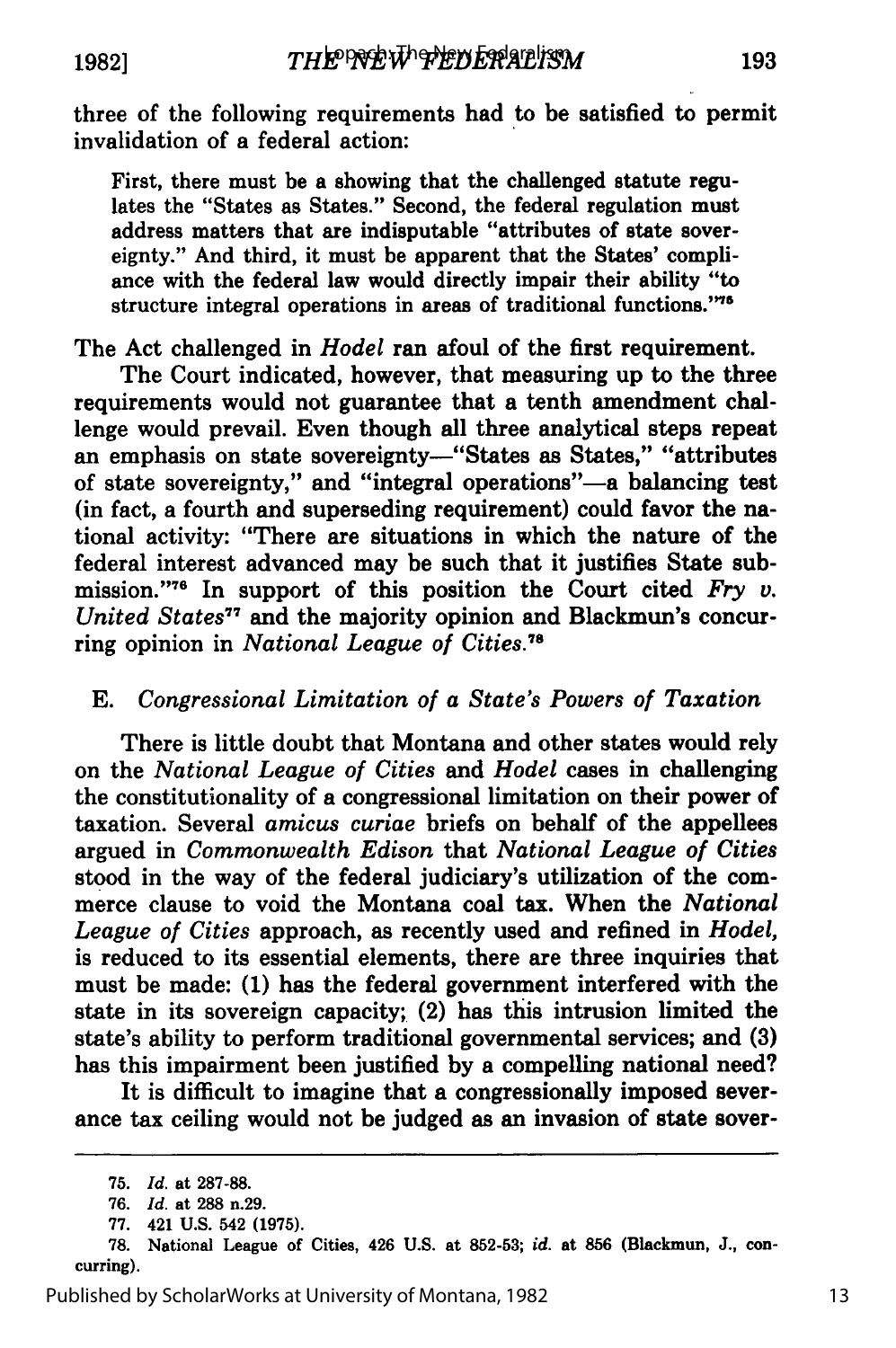eignty. Appellees' brief in *Commonwealth Edison* used *Gibbons v. Ogden"0* to argue that the state taxation was critical for the states to have a meaningful role in the federal system: "As this Court has always recognized, the states' 'power of taxation is indispensable to their existence.' "<sup>80</sup> The *amicus curiae* brief of the State of Wyoming in *Commonwealth Edison* made a similar point. The argument was that either judicial action or a congressional enactment based on the commerce clause that upset a responsible exercise of the states' taxing and spending powers would threaten the states' "separate and independent existence."81 The brief of the Western Conference of the Council of State Governments said that "no other challenge could be so disruptive of the states' sovereign authority" as federal interference with its taxing and spending powers.<sup>82</sup>

Secondly, it would not be a difficult task for a state to link its severance tax to the provision of basic and traditional services that residents need and demand. The State of Montana through its elected officials, for example, relied on first-hand experience with earlier mining boom and bust to decide what to do in the case of coal. Thus Montana itself, and not the federal government, took steps to provide for the known and unknown needs associated with mining development. The State of Wyoming, in its brief in *Commonwealth Edison,* speaking from the insight of that state's sometime sorry experience, said:

This case involves governmental functions and services as discussed in the *Usery* case. The Appellants' restrictive view of governmental functions and services does not reduce the impact of rapid coal development in a sparsely populated area. Typically, the existing ranching or farming community lacks the infrastructure or resources to accomodate rapid industrial growth. Some towns will be created overnight. Millions of dollars must be expended for necessary capital facilities, including: sewage treatment, water treatment and distribution, solid waste, mental and physical health care, recreation and library, transportation, and educational facilities. In addition, the traditional police, fire and sanitation services must be provided.<sup>83</sup>

**<sup>79.</sup>** 22 U.S. **(9** Wheat.) 1 (1824).

**<sup>80.</sup>** Brief for Appellees at 44, Commonwealth Edison Co. v. Montana, 101 S. Ct. 2946 (1981).

<sup>81.</sup> Brief for Wyominng, et al. at 11, Commonwealth Edison Co. v. Montana, **101** S. Ct. 2946 (1981).

<sup>82.</sup> Brief for Western Conference of the Council of State Governments at 29, Commonwealth Edison Co. v. Montana, 101 S. Ct. 2946 (1981).

<sup>83.</sup> Brief for Wyoming, et al. at 12, Commonwealth Edison Co. v. Montana, **101 S.** Ct. 2946 (1981).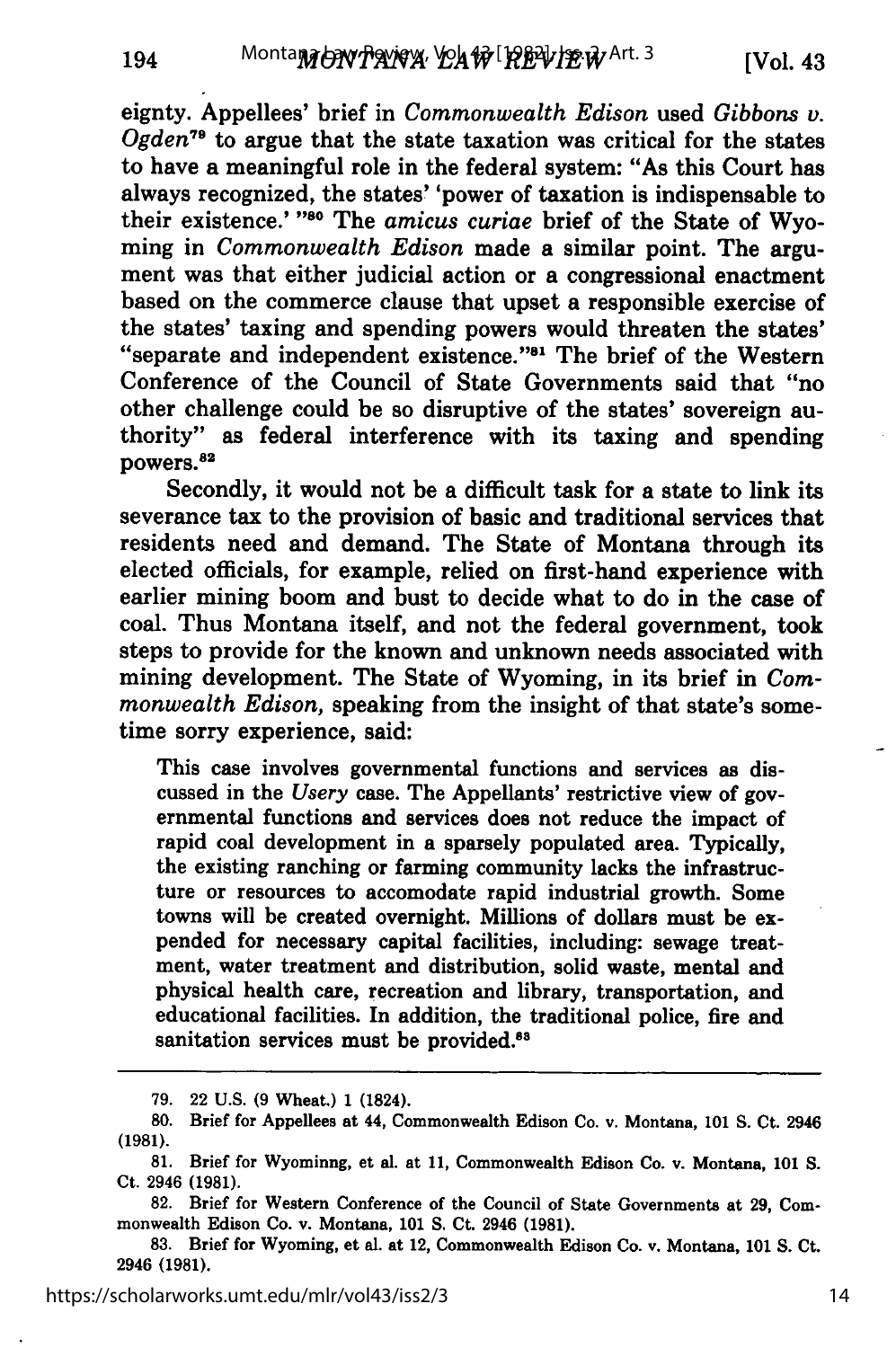Wyoming went on to argue that a state government's duty to provide for the public good includes "decisions now to meet future expectations of basic governmental services."<sup>84</sup> The basic point was that current and future governmental services tied to coal development must be paid for out of the state treasury. Therefore, according to Wyoming's standards, Montana's creation of a trust fund to meet governmental costs when its wealth of coal is gone was both prudent and legitimate.

The first two inquiries that would be made when applying *National League of Cities* to a congressional limit on a state severance tax could easily be resolved in favor of the states. The third inquiry, whether congressional action had been based upon a serious national need, undoubtedly would lend itself to judicial subjectivity and thus indeterminateness. As a result, a future Court, especially after giving Congress a green light in this matter in *Commonwealth Edison,* would have good reason to defer to the wisdom of its elected cousins. Given a congressional finding of grave national concern, the Court's check most likely would be precipitated only **by** absolute or permanent impairment of the taxing power. The Court's resort to a balancing test *in ultimo* leads to the suggestion of the judiciary's ineptness to determine the shape of American federalism.

### III. **CONCLUSION**

This article has analyzed a recent attempt **by** the United States Supreme Court to strengthen the role of the states in our federal scheme of government. The Court's new federalism was announced **by** a five-justice majority in **1976,** but since that time propagation of this new federalism has been confined almost exclusively to dissenting opinions. The failure of the *National League of Cities* rationale to catch hold is probably due to the fact that it represents only one of two dominating themes of the contemporary Court. Supreme Court majorities have repeatedly demonstrated respect for the health and competence of local government, but they also have made it clear that the vehicle of this localism should be deference and not activism. *National League of Cities* was the pronouncement of an activist Court, marking the first time in 40 years that the Supreme Court had voided a congressional measure based on the commerce clause. The *Commonwealth Edison* decision, on the other hand, combined regard for local processes and recognition of the Court's institutional limitations. The Court refused to